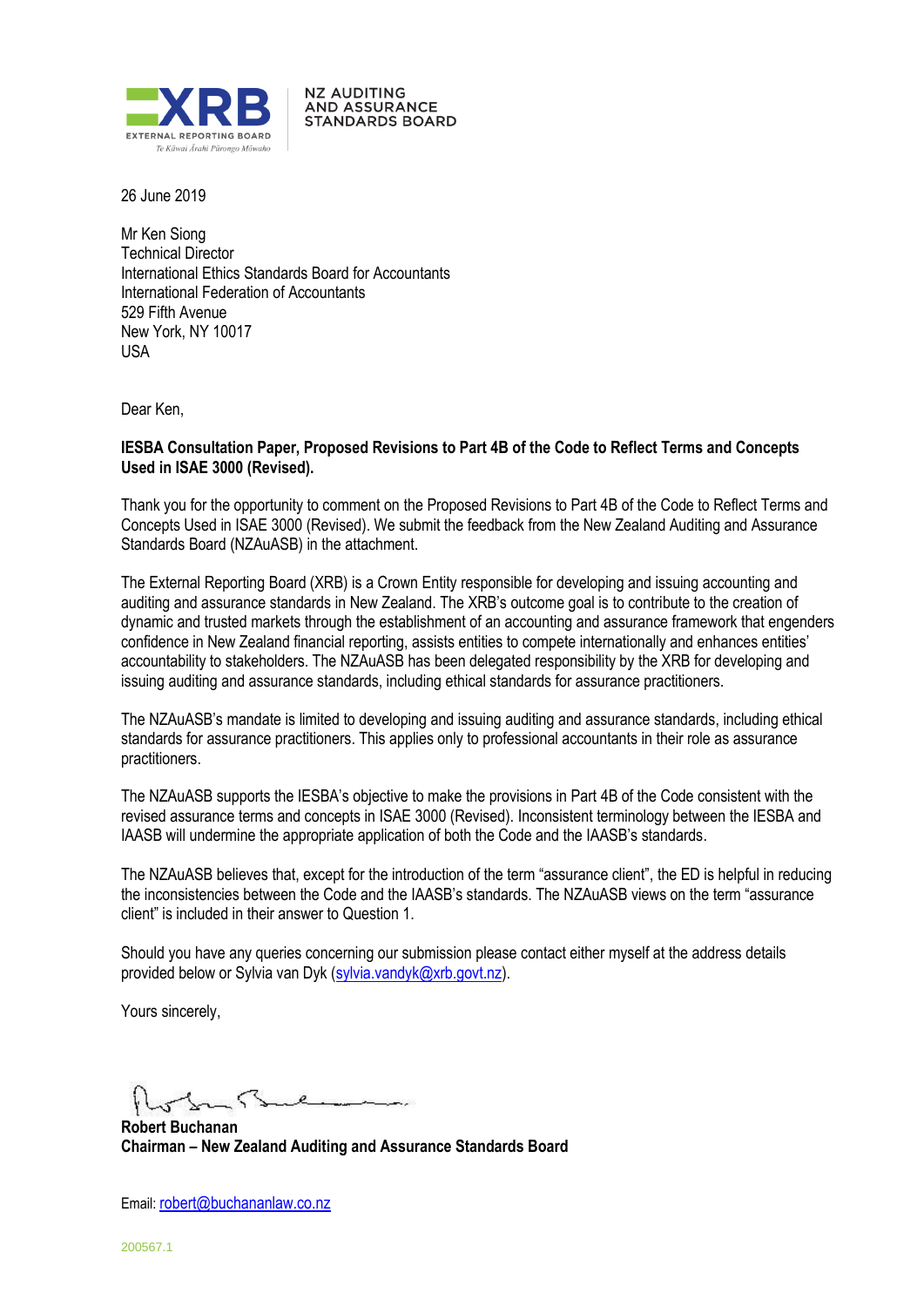# **Submission of the New Zealand Auditing and Assurance Standards Board**

**IESBA Consultation paper:** *Proposed Revisions to Part 4B of the Code to Reflect Terms and Concepts Used in ISAE 3000 (Revised),*

#### **I Schedule of Responses to the IESBA's Specific Questions**

#### *1. Do you believe that the changes in the key terminology used in the Exposure Draft, including the definition of 'assurance client', are clear and appropriate for use in Part 4B?*

Response:

We agree that, except for the use of the term "assurance client" discussed below, the key terminology used in the Exposure Draft are clean and appropriate for use in Part 4B

We do not believe that use of the term "assurance client" is appropriate due to the following reasons.

A) The definition of an assurance client may be too restrictive

Both the current and the proposed definitions of an "assurance client" only include the responsible party, and where applicable the party taking responsibility for the subject matter information. However, the ISAE 3000 (Revised) envisage circumstances where other influential parties might be involved in an assurance engagement. The dynamics of such relationships may pose threats to the professional accountants' independence. Restricting the professional accountants' independence to the "assurance client" is likely to undermine the importance of such threats that may arise in relation to parties not included in the definition of an assurance client. For example, where the engaging party is different to the responsible party, the professional accountants' fees might be paid by the engaging party. Under such circumstances, the considerations under 905.3 A1 to 905.9 A3 seem irrelevant (as no fee is paid by the assurance client as defined). However, the relationship between the engaging party and the professional accountants may require consideration of these matters.

B) It might be inappropriate to refer to parties other than the intended users of an assurance engagement as "clients"

In an assurance engagement the ultimate objective of the professional accountant is to address the needs and interests of the intended users/beneficiaries of their reports. Referring to parties other than the intended users of the assurance report as "clients" may inadvertently affect the mind set of the professional accountant in a manner inconsistent with the objectives of an assurance engagement.

We suggest the following modifications to the Exposure Draft to be address these concerns.

R900.14 A firm performing an assurance engagement shall be independent of the assurance client.

900.14 A1 For the purposes of this Part, the assurance client in an assurance engagement is the responsible party and also, in an attestation engagement, the party taking responsibility for the subject matter information (who might be the same as the responsible party).

900.14 A2 1 The roles of the parties involved in an assurance engagement might differ and affect the application of the independence provisions in this Part. Notwithstanding the potential diversity of these roles, the firm shall always be independent of the responsible party and also, in an attestation engagement, the party taking responsibility for the subject matter information.

900.14 A2 In the majority of attestation engagements, the responsible party and the party taking responsibility for the subject matter information are the same. This includes those circumstances where the responsible party involves another party to measure or evaluate the underlying subject matter against the criteria (the measurer or evaluator) where the responsible party takes responsibility for the subject matter information as well as the underlying subject matter. However, the responsible party or the engaging party might appoint another party to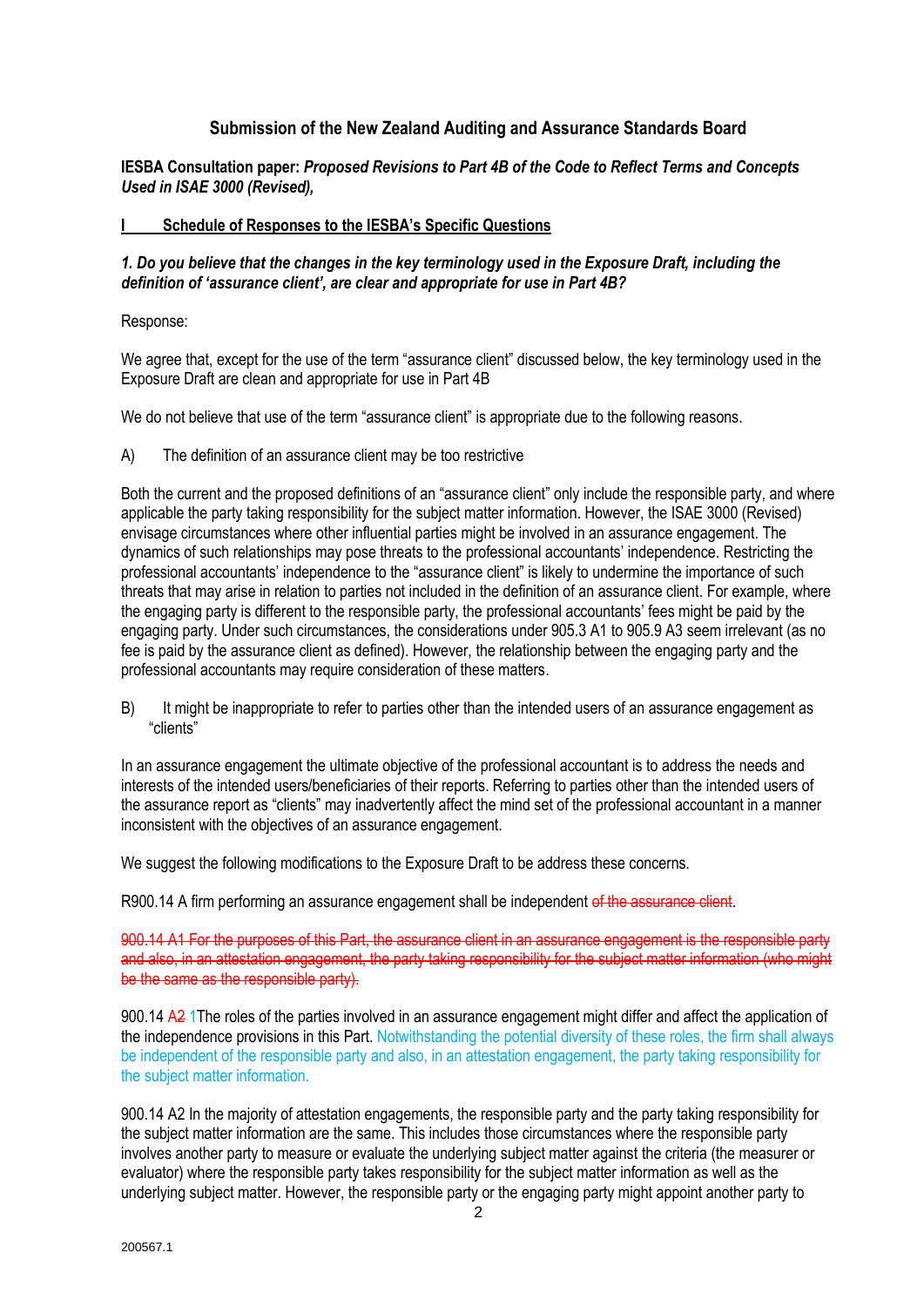prepare the subject matter information on the basis that this party is to take responsibility for the subject matter information. In this circumstance, the firm shall be independent of both the responsible party and the party responsible for the subject matter information are both assurance clients for the purposes of this Part.

900.14 A3 When a firm knows or has reason to believe that interests and relationships of parties other than those described in paragraph 900.14 A1create a threat to the firm's independence, the firm shall evaluate and address any such threat. For example, where the engaging party is different to the responsible party, the firm's fees might be paid by the engaging party. Under such circumstances, the considerations under 905.3 A1 to 905.9 A3 may apply to the firm's relationship with the engaging party rather than the responsible party.

### *2. Do you have any comments on the application of the IESBA's proposals to the detailed independence requirements and application material as explained above and summarized in the appendix?.*

### Response:

### *Treatment of ISA 805 (Revised) and classification of different types of assurance service*

We identified in our response to the IESBA's ED for phase 2 on improving the structure of the Code that we find the classification of audits of specific elements, accounts or items of a financial statement which are conducted under ISA 805 (Revised) very confusing. If an auditor is performing an audit of specific elements, accounts or items of a financial statement in accordance with International Standards on Auditing, it is not clear why Part 4B, *Independence –Assurance Engagements*, rather than Part 4A, *Independence – Independence for Audits and Reviews*, should apply. We do not believe that the addition of sentence that 'the term does not refer to specific elements, accounts or items of a financial statement' to the definition of financial statements in the Glossary helps to reduce this confusion.

#### *Split of assurance engagements (audit and review engagements vs other engagements)*

Part 4A of the Code considers that certain circumstances are perceived to result in a higher level of threats to independence for audit or review engagements over the financial statements of Public Interest Entities (PIE). The underlying driver for this approach seems to be the fact that the public interest aspect of certain engagements is of such significance that a more detailed set of rules is required to reduce the likelihood of damaging the public interest. We believe that this is a principled approach and recommend that this approach is extended to assurance engagements other than audits or reviews of financial statements.

While we appreciate that the detailed additional requirements in Part 4A of the Code that apply to an audit or review of PIEs cannot be simply extended to apply to assurance engagements other than audits or reviews of PIEs. we nevertheless believe that these additional considerations provide an appropriate foundation for developing similar specific requirements for assurance engagements with significant public interest.

### *3. Do you have any comments on the other proposed changes, including on the consistency of terms and concepts in Part 4B in relation to the text of ISAE 3000 (Revised)? If so, please specify the area of inconsistency and suggest alternative wording.*

# Response:

Other than matters relation to our response to Q1 and 2, we have no further comments on the specific wording changes proposed in the ED.